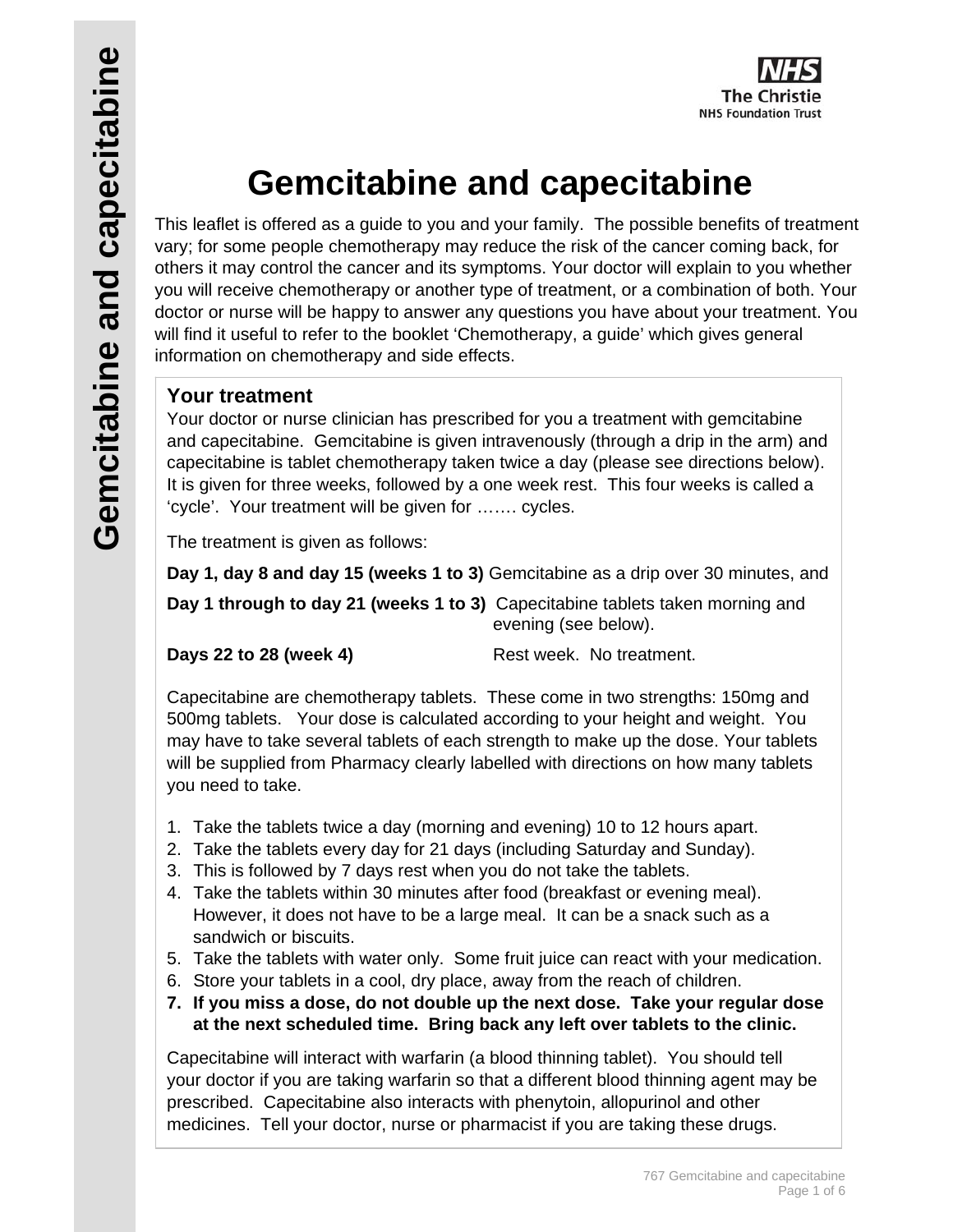This treatment can have serious or possibly life-threatening side effects. It is very important that you report side effects straight away. Don't delay, if you feel unwell, please ring The Christie Hotline on 0161 446 3658. The lines are open 24 hours a day.

### **Increased risk of serious infection**

You are vulnerable to infection while you are having chemotherapy. Minor infections can become life-threatening in a matter of hours if left untreated. Symptoms of infection include fever, shivering, sweats, sore throat, diarrhoea, discomfort when you pass urine, cough or breathlessness. We recommend that you use a digital thermometer so you can check your temperature. You can buy one from your local chemist.

## **If you feel unwell, you have symptoms of an infection or your temperature is 37.5ºC or above, or below 36ºC contact The Christie Hotline straight away**.

# **Possible side effects**

Chemotherapy can cause many different side effects. Some are more likely to occur than others. Everyone is different and not everyone gets all the side effects. Most side effects are usually temporary, but in some rare cases they can be life-threatening. It is important to tell your hospital doctor or nurse about any side effects so they can be monitored and, where possible, treated.

## **Common side effects (more than 1 in 10)**

## **Anaemia (low number of red blood cells)**

While having this treatment you may become anaemic. This may make you feel tired and breathless. Let your doctor or nurse know if these symptoms are a problem. You may need a blood transfusion.

### **Bruising or bleeding**

This treatment can reduce the production of platelets which help the blood clot. Let your doctor know if you have any unexplained bruising or bleeding, such as nosebleeds, bloodspots or rashes on the skin, and bleeding gums. You may need a platelet transfusion.

You will have a routine blood test before each treatment, to monitor the effects of the chemotherapy. Occasionally we may not be able to go ahead with your treatment until your blood cells are back to a safe level. In this case your chemotherapy will usually be put back a week.

### **Lethargy**

Some chemotherapy may make you feel tired and lacking in energy. It can be frustrating when you feel unable to cope with routine tasks. If you do feel tired, take rest and get help with household chores. If necessary, take time off work. Gentle exercise such as walking can be beneficial.

### **Flu-like symptoms and headaches**

Some chemotherapy may cause flu-like symptoms such as fever, aches and pains and shivering about 3 to 5 hours after it is given. These symptoms should be temporary and should go within 12 to 24 hours. Paracetamol will help. If your symptoms are particularly severe, tell your doctor on your next visit.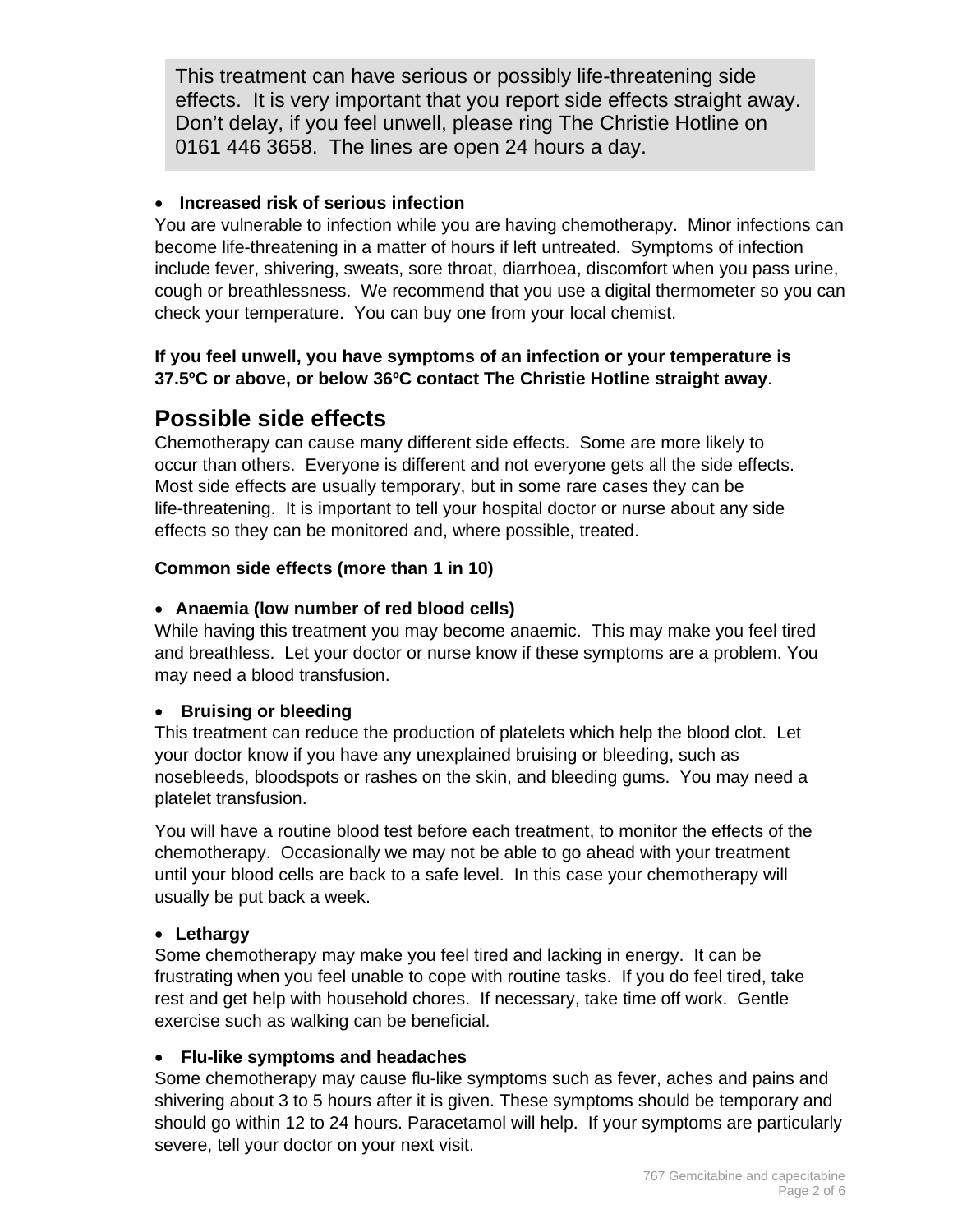## **Sore hands and feet (PPE) (plantar-palmar erythema)**

The skin on your hands and feet may become very dry, red and sore with some cracking. Nails can become brittle and ridged. Moisturising cream applied to hands and feet can help with this. Please contact The Christie Hotline if your hands and feet continue to be sore, as your chemotherapy dose may need to change.

## **Increased sensitivity to the sun**

Your skin will tan or burn in the sun more easily. Sit in the shade, avoid too much sun and use a sunblock cream and wear a hat.

## **Watery eyes**

We can give you eye drops for this, but it will improve in time. Your eyes may also water. Often this will improve with time and needs no specific treatment. If you have ongoing symptoms, please discuss this with your doctor or nurse.

## **Uncommon side effects (less than 1 in 10)**

## **Mild nausea & vomiting (sickness)**

You may have mild nausea and vomiting. You may be given anti-sickness tablets to take at home. If you continue to feel or be sick, contact your GP or this hospital, your antisickness medication may be changed or increased.

## **Hair thinning**

Some hair loss may occur during treatment although this is unlikely. It is advisable to avoid perms, colours, use of hot brushes and vigorous, frequent washing that could increase hair loss. Please remember that this is a temporary side effect and your hair will grow back when your treatment is completed. Very rarely, hair loss may be permanent. If you would like an appointment with the wig service, this can be arranged for you. Ask the staff for a copy of 'The wig fitting service' leaflet.

## **Diarrhoea**

Diarrhoea may be a side effect of your treatment. If you have watery diarrhoea you should immediately take the anti-diarrhoea treatment that the doctor has prescribed for you. This is called loperamide, and it will be dispensed by The Christie pharmacy. **Follow the doctor's instructions exactly:** 

Take 2 loperamide capsules as soon as the first liquid stool occurs. Then take one capsule with each liquid loose stool. (Maximum loperamide daily dose is **8** capsules). If you continue to have more than 4 bowel movements a day (compared to pre-treatment) or bowel movements during the night, please ring The Christie Hotline for advice.

### **Skin rash**

You may develop a skin rash. This is usually mild and easily treated. Please tell your doctor on your next visit.

### **Fluid retention**

Your feet/legs may become swollen on gemcitabine chemotherapy. If this is mild, no specific treatment is needed. Keeping your feet and legs raised may help. Tell your doctor if the swelling is severe.

### **Sore mouth**

Your mouth may become sore or dry, or you may notice small mouth ulcers during this treatment. Drinking plenty of fluids and cleaning your teeth regularly and gently with a soft toothbrush can help to reduce the risk of this happening. We can prescribe a mouthwash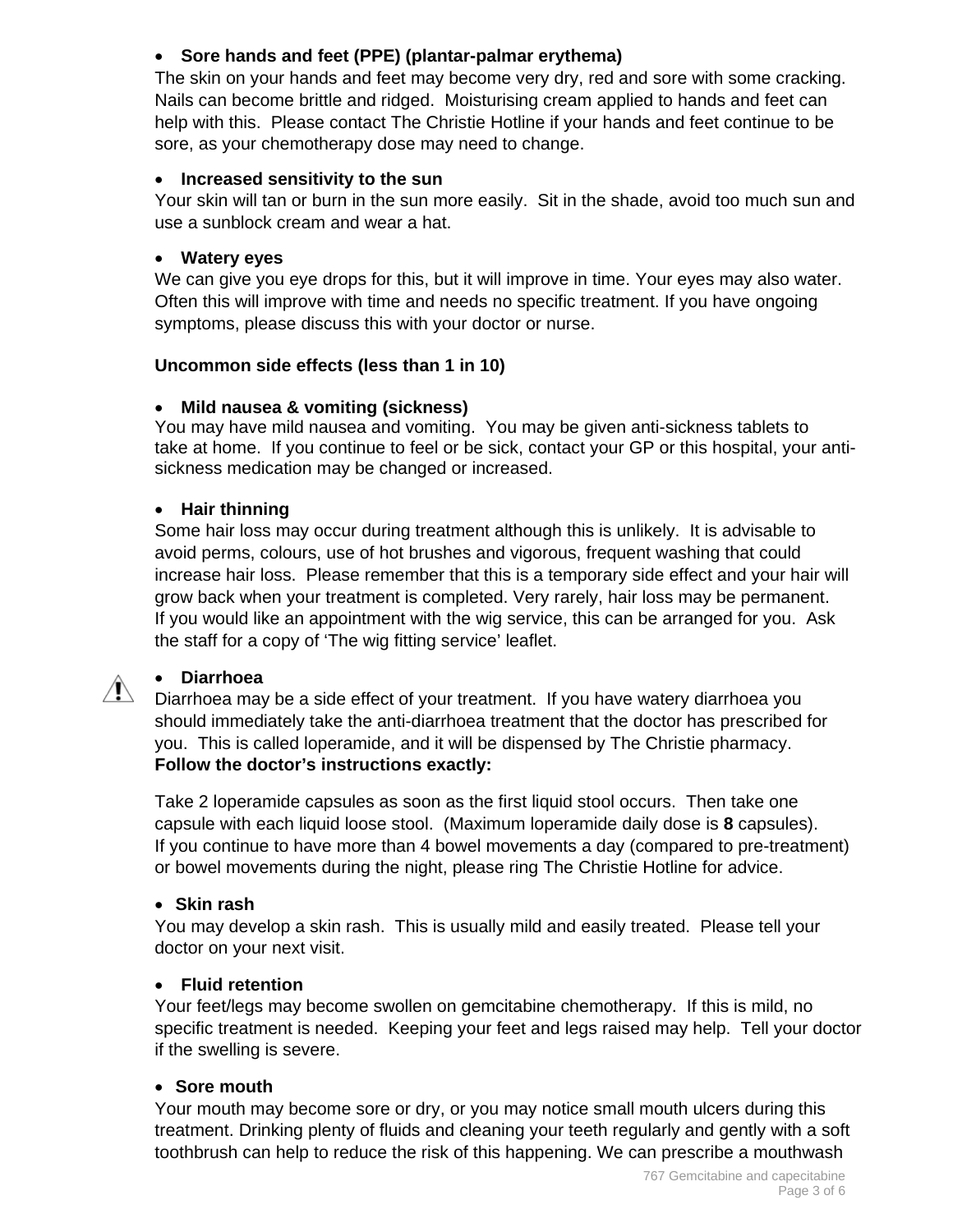for you to use during treatment. You can dilute this with water if your mouth is sore. Ask your doctor or nurse for further advice. There is also general mouth care information in the chemotherapy booklet. If you continue to have a sore mouth, please contact The Christie Hotline.

### **Rare side effects (less than 1 in 100)**

## **Blood clots**

 $\sqrt{1}$  During chemotherapy you are more at risk of developing blood clots in the legs (DVT) or lungs (PE). Occasionally these clots can be life-threatening. To help prevent clots, keep mobile and drink plenty of non-alcoholic fluids.



# **Chest pain or stroke**

A small number of patients receiving capecitabine can experience chest pain (angina) or rarely have a heart attack. Extremely rarely this may lead to death. Other complications such as stroke or mini-stroke can happen but are exceptionally rare.

If you develop any of these symptoms you should contact your hospital doctor for advice. In an emergency you should go immediately to your nearest accident and emergency department.

### **Severe skin reaction**

Very rarely you may develop a severe skin reaction. If you experience tender red skin patches which subsequently blister please **seek urgent medical advice**. The skin changes may be preceded by fever, chest symptoms and photophobia (a need to squint or close your eyes, which is worse in bright light). These symptoms may be caused by conditions called Toxic Epidermal Necrolysis (TEN) and Stevens Johnson Syndrome (SJS).

#### **Breathlessness**

Very rarely this chemotherapy can cause inflammation of your lungs. This can make you breathless. Tell your doctor if you develop this problem while you are having this chemotherapy. Stopping the chemotherapy and taking steroids will help.

### **Herbal medicine**

Some herbal medicine including St John's Wort can affect the chemotherapy. You should let your doctor know if you are taking any herbal medication, complementary or alternative medicines, including vitamins, minerals and medicines purchased over the counter.

### **Serious and potentially life threatening side effects**

In a small proportion of patients chemotherapy can result in very severe side effects which may rarely result in death. The team caring for you will discuss the risk of these side effects with you.

## **Sex, contraception & fertility**

**Protecting your partner and contraception:** We recommend that you or your partner use a condom during sexual intercourse while you are having the course of chemotherapy. Chemotherapy is dangerous to unborn babies and this will also protect you and your partner from any chemotherapy drugs that may be present in semen and in the vagina. If you suspect that you may be pregnant please tell your doctor immediately.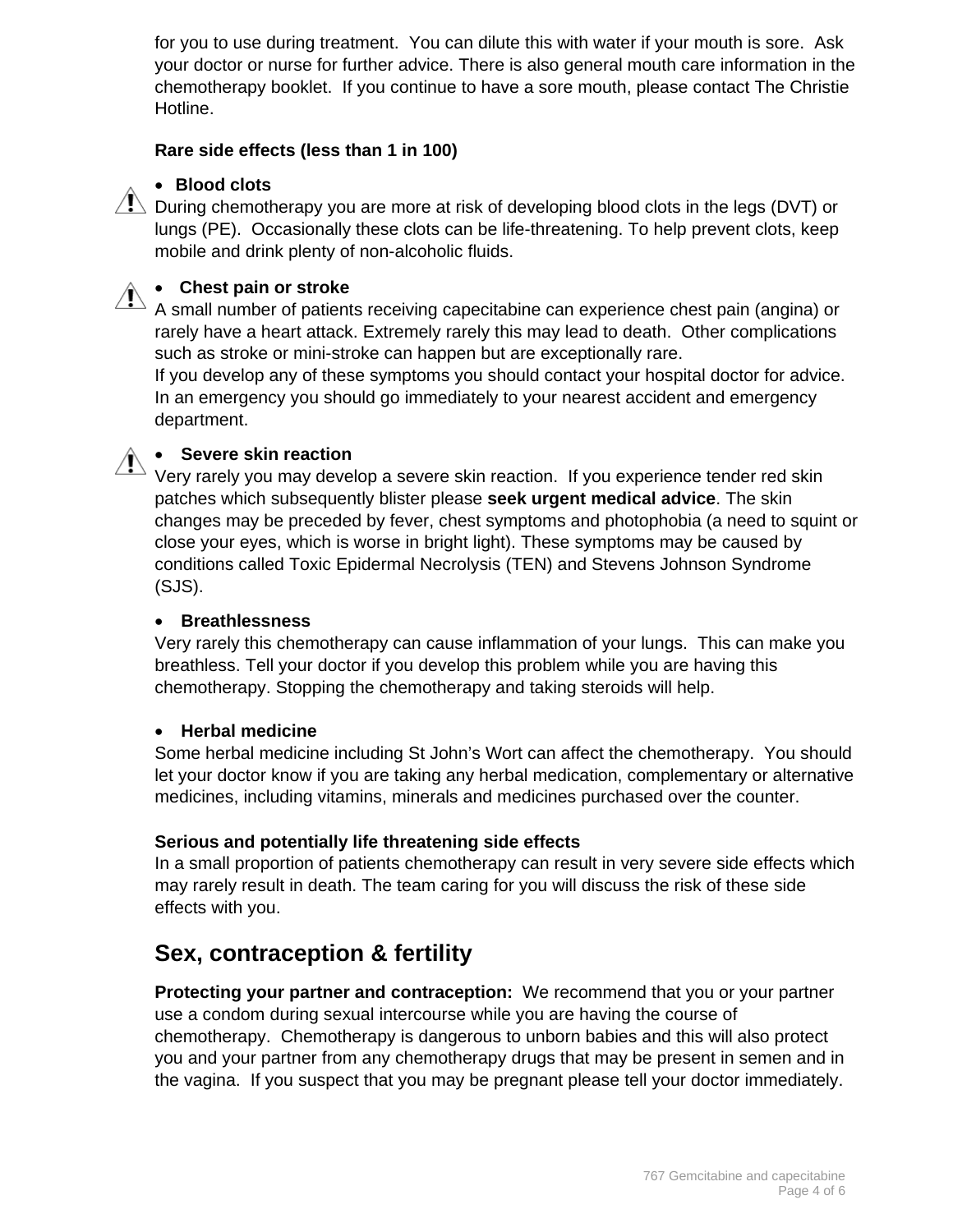**Fertility:** This chemotherapy may affect your ability to have children. Your doctor or nurse should have discussed this with you. If not, please ask them before you start treatment.

## **Late side effects**

Some side effects may become evident only after a long time. In reaching any decision with you about treatment, the potential benefit you receive from treatment will be weighed against the risks of serious long term side effects to the heart, lungs, kidneys and bone marrow. With some drugs there is also a small but definite risk of developing another cancer. If any of these problems specifically applies to you, the doctor will discuss these with you and note this on your consent form.

## **Contacts**

If you have any general questions or concerns about your treatment, please ring the area where you are having treatment:

- Administration enquiries **0161 918 7606/7610** 
	-
- Chemotherapy nurse: **0161 918 7171**
- Clinical trials unit **0161 918 7663**

For advice ring The Christie Hotline on **0161 446 3658** (24 hours)

Your consultant is: .....................................................................

Your key worker is: ....................................................................

If you need information in a different format, such as easy read, large print, BSL, braille, email, SMS text or other communication support, please tell your ward or clinic nurse.